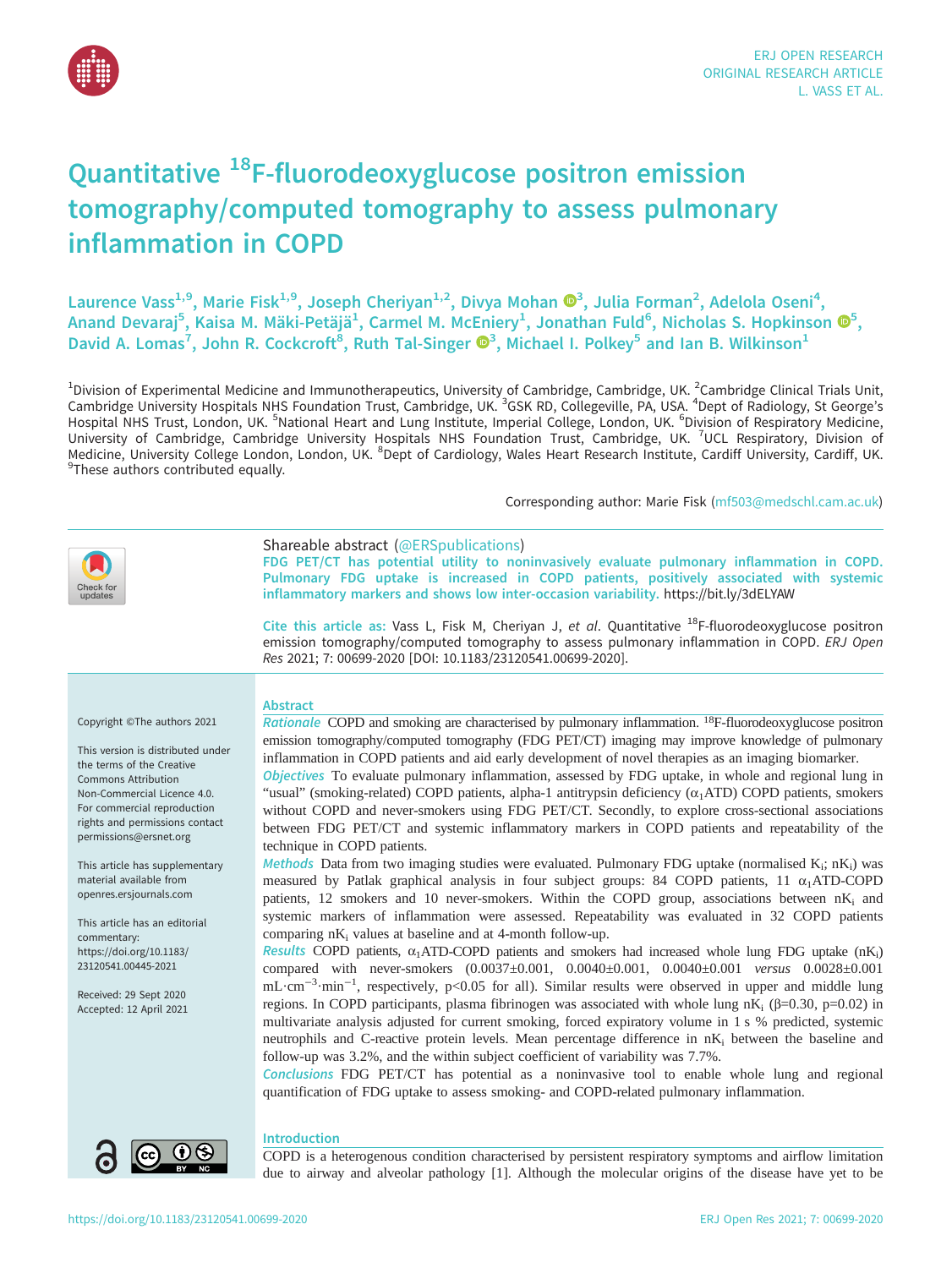fully elucidated, it is known that tobacco smoking remains the main modifiable risk factor for the development of COPD and it is understood that tobacco smoke inhalation (or other toxic air particulates or gases) trigger an abnormal exuberant pulmonary inflammatory response, which may continue even when the noxious stimuli is removed. Persistent inflammation subsequently leads to irreversible tissue destruction and airway remodelling changes [[2](#page-10-0)]. Inflammation is a driver of disease progression in COPD and is characterised by increased lymphocytes, macrophages and neutrophils within the lung [\[3\]](#page-10-0). While forced expiratory volume in  $1 s$  (FEV<sub>1</sub>), assessed by spirometry, is used to diagnose COPD, this measure does not relate well to pulmonary inflammation or indeed the symptoms that patients experience [[4](#page-10-0)]. Moreover, lung damage has often developed and progressed before the spirometric diagnostic threshold of COPD is reached [[5](#page-10-0)]. Current treatment options for COPD remain limited, which may in part be due to the lack of biomarkers reflective of disease phenotypes, progression or severity [\[6\]](#page-11-0).

 $18F$ -fluorodeoxyglucose positron emission tomography paired with computed tomography (FDG PET/CT) is a functional noninvasive imaging modality which enables in vivo regional visualisation and quantification of glucose metabolism to assess pulmonary inflammation  $[7]$  $[7]$  $[7]$ . To date, Jones et al.  $[8]$ showed that FDG uptake quantified by PET could distinguish COPD patients from healthy never-smokers and asthma sufferers. SUBRAMANIAN et al. [\[9\]](#page-11-0) observed that in COPD patients FDG uptake correlated with FEV<sub>1</sub> but found no difference in FDG uptake in alpha-1 antitrypsin PiZZ deficiency ( $\alpha_1$ ATD) patients with COPD  $(\alpha_1ATD-COPD)$  compared with healthy never-smoking controls.

Despite these encouraging results from small studies, it remains to be elucidated whether FDG PET has potential utility as a research tool to advance pathophysiological understanding and therapeutics development for COPD. Important questions that have not previously been addressed to support FDG PET's utility in this domain, include the impact of smoking on pulmonary inflammation quantified by FDG PET uptake, repeatability of pulmonary FDG PET in COPD patients and the clinical relevance of FDG PET as a biomarker to evaluate pulmonary inflammation in COPD patients in relation to validated peripheral biomarkers of inflammation and CT features of disease [\[10](#page-11-0)].

In this study, we hypothesised that usual (smoking-related) COPD patients have increased pulmonary inflammation, as measured by FDG PET uptake, compared with  $\alpha_1$ ATD-COPD patients, chronic smokers (≥10 pack-years) without COPD and healthy never-smokers. We sought to determine whole lung and regional FDG PET uptake in four subject groups and evaluate the impact of smoking on FDG PET uptake. Within the COPD group, we also assessed the association of pulmonary inflammation assessed by FDG uptake with peripheral markers of inflammation and explored FDG PET uptake stratified by high-resolution computed tomography (HRCT) subtypes in COPD patients [[10\]](#page-11-0). Finally, we evaluated the repeatability of FDG PET/CT to quantify FDG uptake in COPD patients at baseline and at 4 months.

# **Methods**

# Study design

Data reported in this manuscript include participants from two parallel FDG PET imaging studies: 1) an observational cross-sectional study (EVOLVE) (REC 13/EE/0165, UK CRN ID 1513), which included COPD patients with low fibrinogen levels (<2.8  $g \cdot L^{-1}$ ),  $\alpha_1$ ATD-COPD, and both smokers and never-smokers without COPD; and 2) the EVOLUTION clinical trial [\(ClinicalTrials.gov](https://clinicaltrials.gov/) identifier: NCT01541852), a double-blind, placebo-controlled phase 2a trial in COPD patients with baseline fibrinogen  $≥2.8 \text{ g} \cdot L^{-1}$  with baseline FDG PET/CT scans before the intervention of Losmapimod (a p38 mitogen-activated protein kinase inhibitor)/placebo with repeat imaging at 4-months follow-up. In this manuscript, baseline data from all trial participants are incorporated into the COPD group to create a large cohort of COPD patients for analysis. The trial's placebo group was used to assess repeatability of FDG PET/CT data from baseline to 4-month follow-up. Methodology and results from both these studies have been published previously [\[11](#page-11-0), [12\]](#page-11-0). Both studies recruited participants from two UK tertiary centres and received favourable opinions from the Cambridge South Research Ethics Committee (EVOLVE: REC 13/ EE/0165, UK CRN ID 1513, EVOLUTION: 12/EE/0135). Medicines and Healthcare products Regulatory Agency approval was obtained for the EVOLUTION clinical trial. Written informed consent was obtained from all participants and the studies were carried out in accordance with institutional guidelines and the Declaration of Helsinki.

## Participant groups

There were four participant groups included in the study. 1) Individuals clinically diagnosed with COPD as confirmed by post-bronchodilator spirometry  $FEV<sub>1</sub>/forced$  vital capacity (FVC) <0.70, and a reported smoking history of  $\geq 10$  pack-years smoked. 2)  $\alpha_1$ ATD-COPD patients (PiZZ phenotype), where clinical diagnosis had been confirmed and post-bronchodilator spirometry confirmed  $FEV<sub>1</sub>/FVC$  <0.70. 3) Chronic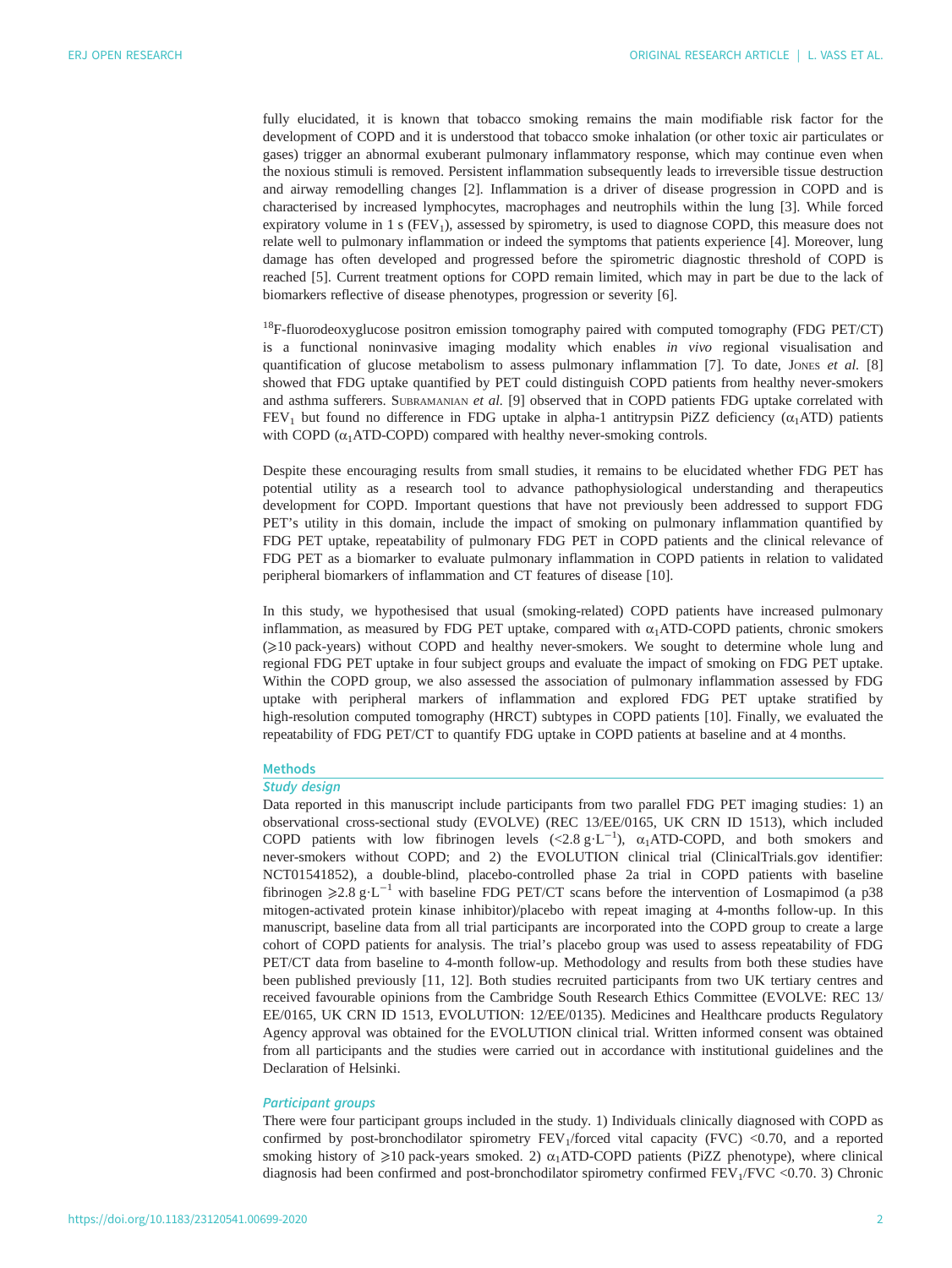smokers without COPD, defined as  $\geq 10$  pack-years smoking history, who smoked approximately  $\geq 10$ cigarettes per day in the 12 months preceding study enrolment, with no clinical diagnosis of COPD, and spirometric values within the normal range (for both  $FEV<sub>1</sub>$  and  $FEV<sub>1</sub>/FVC$ ). 4) Never-smokers, similarly with spirometric values in the normal range.

Both COPD and  $\alpha_1$ ATD-COPD participants had to be clinically stable, and free of exacerbations in the preceding 4 weeks before enrolment in the study. The PET acquisition protocol required a body mass index (BMI) in the range 17–35 kg·m<sup>-2</sup>. Age and sex were prospectively matched across the four groups as closely as possible to enable cross-sectional analysis of the different subject groups.

## Lung quantitative PET/CT protocol

Scans were performed in Cambridge (PET/CT unit, Addenbrookes Hospital) and London (Imanova Centre, Hammersmith). A General Electric Lightspeed VCT (GE Healthcare, Milwaukee, WI, USA) scanner was used in Cambridge and a Siemens Biograph (Siemens, Munich, Germany) scanner in London. All participants were imaged under a closely matched acquisition protocol.

Participants were required to fast for 6 h prior to the scan and to avoid any strenuous exercise in the preceding 24 h to limit muscle uptake of tracer. Blood glucose levels had to be <11 mmol·L<sup>−1</sup> to proceed with the scan. Participants were positioned comfortably on the scanner couch with arms down by sides.

In COPD and  $\alpha_1$ ATD patients, a HRCT scan was performed at maximum inspiration, dependent on the subject's breath hold capability. In all participants, a non-contrast low-dose CT scan covering one bed position centred on the lungs with the participant breathing freely was performed to enable attenuation-correction and anatomical co-registration of PET data. Following the CT scan, the PET scan was immediately commenced. A dose of approximately 240 MBq <sup>18</sup>F-fluorodeoxyglucose (FDG) was injected at the start of the scan, followed by 10 mL flush of normal saline. Dynamic data acquisition by list mode was acquired for 60 min from injection using the standard energy and coincidence timing window settings for the scanner and acquired in 23 dynamic frames.

## Lung image analysis

Using Analyze 11.0 (AnalyzeDirect, Inc., Overland Park, KS, USA), the co-registered attenuationcorrection CT images were segmented using a semi-automated process into whole right and left lung, any large arteries or obvious airways were excluded. Next, the CT mask was down-sampled to match the PET resolution, and was further refined: 1) to exclude any holes where vessels were removed; 2) a further 1  $cm<sup>3</sup>$ rim was removed from the edge of the fused mask to avoid motion artefact; and 3) to remove any areas of the mask proximal to the diaphragm with conspicuous motion artefact. The mask was then automatically divided into three regions of equal volumes along the transverse axis: upper, middle and lower.

The rate of FDG uptake,  $K_i$ , was evaluated using the widely established Patlak graphical technique [[13](#page-11-0)] as pre-specified in the trial protocol [[11\]](#page-11-0);  $K_i$  was normalised (n $K_i$ ) as described in previous studies [[8](#page-11-0)] and used as a surrogate marker of pulmonary inflammation. Further information is provided in the [online](http://openres.ersjournals.com/lookup/doi/10.1183/23120541.00699-2020.figures-only#fig-data-supplementary-materials) [supplementary material](http://openres.ersjournals.com/lookup/doi/10.1183/23120541.00699-2020.figures-only#fig-data-supplementary-materials). A lung segmentation of the FDG PET/CT scan image of a COPD patient in the study is shown in [figure 1.](#page-3-0)

#### Perc15

In COPD and  $\alpha_1$ ATD patients, the Perc15 score, calculated from the HRCT scan as the 15th percentile of Hounsfield units (HU) distribution (as described previously [[14\]](#page-11-0)), was used as a surrogate of emphysema severity.

## COPD CT image subtypes

HRCT scans from usual COPD participants were visually analysed using the HOROS imaging platform to define the dominant CT-definable subtype of COPD according to the Fleischner classification system [[10\]](#page-11-0). The Fleischner classification of COPD CT-definable subtypes includes main patterns of centrilobular emphysema, panlobular, paraseptal emphysema, airway disease and associated features. Scans were assessed for the predominant CT pattern by a radiology trainee with 3 years experience, following a period of initial training by a thoracic radiologist.

## Other markers

Blood samples were analysed for total white blood cell count (WCC), neutrophils, plasma fibrinogen (Klauss Method) and high sensitivity C-reactive protein (hsCRP) in National Health Service hospital laboratories using quality-controlled validated assays used in clinical practice. Spirometry was performed in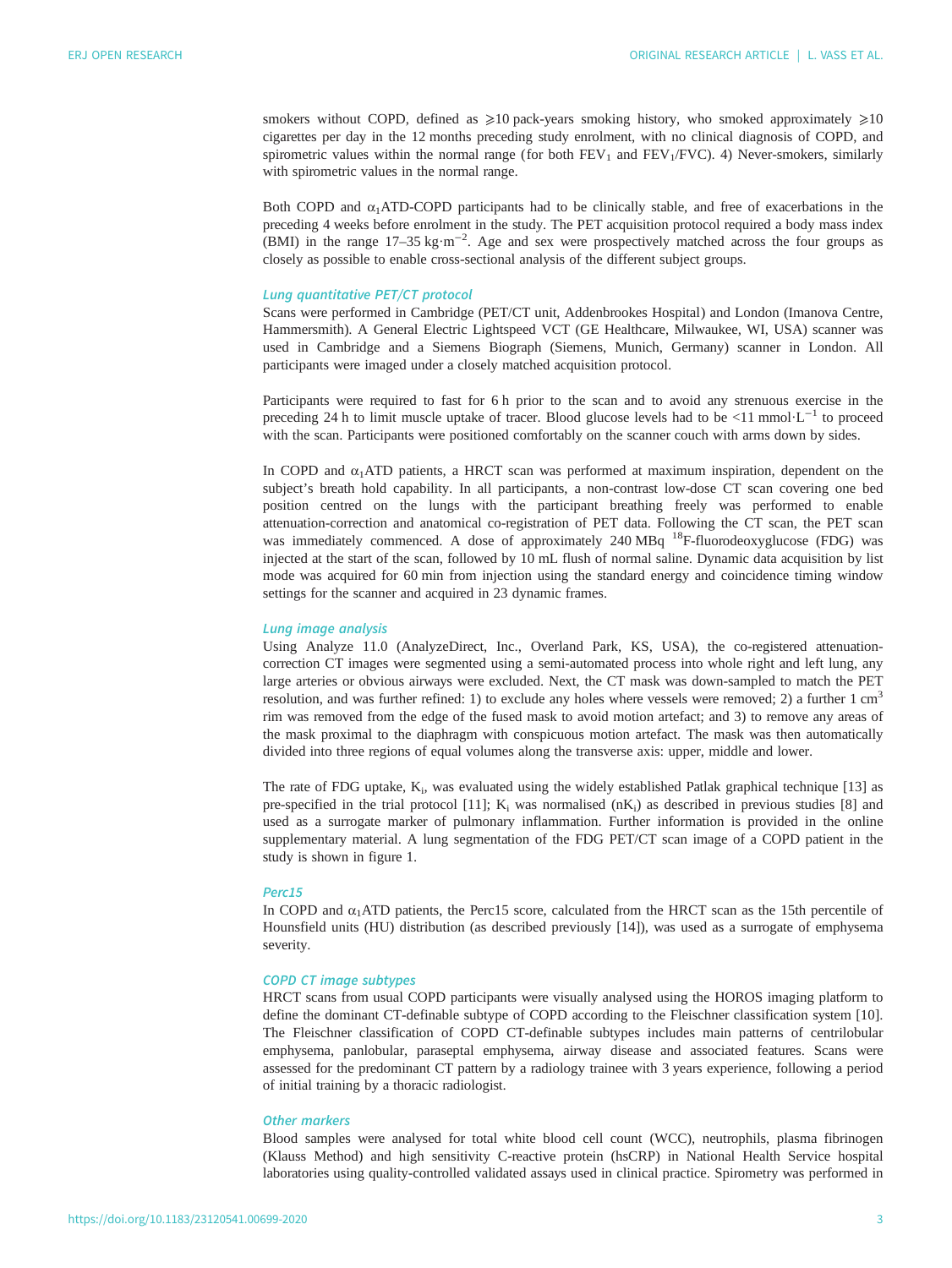<span id="page-3-0"></span>

FIGURE 1 Pulmonary <sup>18</sup>F-fluorodeoxyglucose positron emission tomography/computed tomography fused image of participant in the study.

accordance with American Thoracic Society (ATS) guidance [[15\]](#page-11-0). For patients, up to 400 μg of salbutamol inhaler was administered prior to assessment. For volunteers, no bronchodilator reversibility testing was performed.

The 6-min walking distance (6MWD) test was performed in usual COPD participants according to the ATS guidelines with the exception that a practice test was not conducted [[16\]](#page-11-0).

#### Statistical analyses

Data were analysed using SPSS software (version 23; IBM Corp., Armonk, NY, USA) and R version 3.0.0 for Microsoft Windows with R studio version 0.98.953 ([www.r-project.org/](http://www.r-project.org/)). For cross-sectional analyses, never-smokers were the control group. Unpaired t-test was used to compare imaging measures between the groups adjusted for multiple testing using the Bonferroni correction. Homogeneity of variance was assessed by Levene's test and Shapiro–Wilks used to check for normality prior to performing statistical tests. For unequal sample sizes, Welch's t-test was used in cases of unequal variance. Pearson's correlation coefficient and multivariate linear regression analysis were used to assess associations between variables, using mean values unless otherwise stated. Data were assessed for normality and log-transformed if necessary. A Bland–Altman plot was used to evaluate the repeatability of FDG PET/CT in the placebo arm of the longitudinal EVOLUTION cohort and paired t-tests used to compare values at baseline and follow-up. p-values <0.05 were considered significant for all statistical analyses. All data are presented as mean±sp, percentages, or with 95% confidence intervals.

## **Results**

The demographics of the groups and main results are shown in [table 1](#page-4-0). The total number of evaluable cross-sectional scans were 84 COPD patients, 11  $\alpha_1$ ATD-COPD patients, 12 chronic smokers without COPD and 10 never-smokers. Four participants were excluded due to excessive movement on the PET/CT scan, which could not be corrected (one COPD patient, one  $\alpha_1$ ATD-COPD patient and two never-smokers). COPD patients and never-smokers were both older (68±8 years and 69±7 years) and had a higher BMI (25.9±3.9 and 26.6±2.6 kg·m<sup>-2</sup>) than  $\alpha_1$ ATD patients (62±8 years, 25.0±3.3 kg·m<sup>-2</sup>) and smokers (62±6 years, 23.1±2.3 kg·m<sup>-2</sup>) [\(table 1](#page-4-0)). There were a higher proportion of women in the COPD and smokers without COPD groups compared with never-smokers, although this did not reach statistical significance. There was no difference in pack years smoked between COPD patients and smokers (45±25 versus 37 $\pm$ 19 pack years, p=0.36), but both groups smoked significantly more than  $\alpha$ <sub>1</sub>ATD-COPD patients (19 $\pm$ 11 pack years, p<0.001 for both). 68 (81%) of COPD patients and 10 (91%) of  $\alpha$ <sub>1</sub>ATD patients used a combined long-acting β-agonist/inhaled corticosteroid inhaler.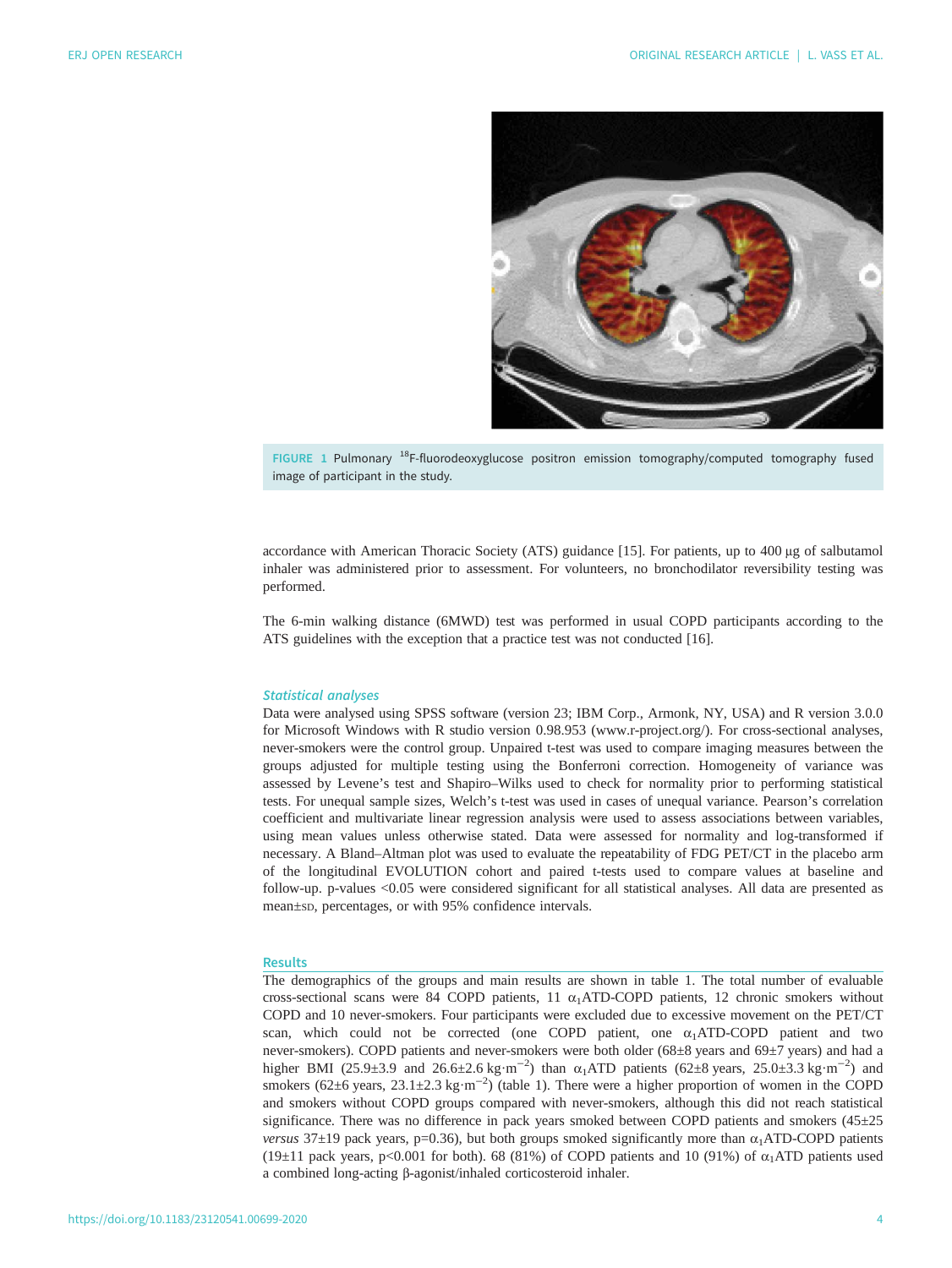<span id="page-4-0"></span>

| TABLE 1 Demographics, spirometry and image data              |                       |                     |                      |                    |  |  |  |  |  |
|--------------------------------------------------------------|-----------------------|---------------------|----------------------|--------------------|--|--|--|--|--|
|                                                              | <b>COPD</b>           | $\alpha_1$ ATD-COPD | <b>Smokers</b>       | Never-smokers      |  |  |  |  |  |
| Subjects n                                                   | 84                    | 11                  | 12                   | 10                 |  |  |  |  |  |
| <b>Demographics</b>                                          |                       |                     |                      |                    |  |  |  |  |  |
| Age years                                                    | $68 + 8$              | $62+8*$             | $62 + 6*$            | $69+7$             |  |  |  |  |  |
| Male %                                                       | 67                    | 73                  | 58                   | 83                 |  |  |  |  |  |
| BMI $kg·m-2$                                                 | $25.9 + 3.9$          | $25.0 + 3.3$        | $23.1 \pm 2.3*$      | $26.6 + 2.6$       |  |  |  |  |  |
| Current smoker n (%)                                         | $11(13)***$           | $2(17)***$          | $12(100)***$         | $\Omega$           |  |  |  |  |  |
| Pack-years smoked                                            | 45+25***              | 19±11***            | $37+19***$           | $\Omega$           |  |  |  |  |  |
| LABA/LAMA/ICS n (%)                                          | 68 (81)               | 10(91)              |                      |                    |  |  |  |  |  |
| Lung function                                                |                       |                     |                      |                    |  |  |  |  |  |
| FEV <sub>1</sub> L                                           | $1.37 \pm 0.6***$     | $1.47 \pm 0.4***$   | $2.84 \pm 0.56$      | $2.88 + 0.6$       |  |  |  |  |  |
| FEV <sub>1</sub> % predicted                                 | $51\pm20***$          | 45±16***            | $95 + 17$            | $100 + 15$         |  |  |  |  |  |
| FEV <sub>1</sub> /FVC                                        | $0.45 \pm 0.15$       | $0.36 \pm 0.10$     | $0.79 + 0.08$        | $0.77 \pm 0.06$    |  |  |  |  |  |
| Laboratory data                                              |                       |                     |                      |                    |  |  |  |  |  |
| Fibrinogen $g \cdot L^{-1}$                                  | $3.4 \pm 0.7$ *       | $3.1 \pm 0.6$       | $2.8 + 0.6$          | $2.7 + 0.5$        |  |  |  |  |  |
| hsCRP $mg L^{-1}$                                            | $5.2 \pm 7.0*$        | $3.3 + 2.3*$        | $2.1 + 1.4$          | $1.2 + 0.6$        |  |  |  |  |  |
| White cell count $\times 10^9 \cdot L^{-1}$                  | $6.54 \pm 1.83$       | $7.01 \pm 2.72$     | 7.28±2.02            | $5.84 \pm 1.31$    |  |  |  |  |  |
| Neutrophils $\times 10^{9} \cdot L^{-1}$                     | $4.43{\pm}3.6$        | $4.68 \pm 2.47$     | $4.53 \pm 1.45$      | $3.63 \pm 1.11$    |  |  |  |  |  |
| Pulmonary image data                                         |                       |                     |                      |                    |  |  |  |  |  |
| Whole lung                                                   |                       |                     |                      |                    |  |  |  |  |  |
| $nK_i$ mL·cm <sup>-3</sup> ·min <sup>-1</sup>                | $0.0037 \pm 0.001$ *  | $0.0040\pm0.001*$   | $0.0040\pm0.001*$    | $0.0028 \pm 0.001$ |  |  |  |  |  |
| Perc15 HU                                                    | $-889+54***$          | $-942+28***$        |                      |                    |  |  |  |  |  |
| Upper lung                                                   |                       |                     |                      |                    |  |  |  |  |  |
| $nK_i$ mL·cm <sup>-3</sup> ·min <sup>-1</sup>                | $0.0040\pm0.001**$    | $0.0038 \pm 0.001*$ | $0.0044 \pm 0.00$ ** | $0.0027 \pm 0.001$ |  |  |  |  |  |
| Perc15 HU                                                    | $-884+61*$            | $-922+34***$        |                      |                    |  |  |  |  |  |
| Middle lung                                                  |                       |                     |                      |                    |  |  |  |  |  |
| $nK_i$ mL $\cdot$ cm <sup>-3</sup> $\cdot$ min <sup>-1</sup> | $0.0037 \pm 0.001$ ** | $0.0042\pm0.001**$  | $0.0041\pm0.001**$   | $0.0027 \pm 0.001$ |  |  |  |  |  |
| Perc15 HU                                                    | $-889+52*$            | $-943+29***$        |                      |                    |  |  |  |  |  |
| Lower lung                                                   |                       |                     |                      |                    |  |  |  |  |  |
| $nK_i$ mL·cm <sup>-3</sup> ·min <sup>-1</sup>                | $0.0036 \pm 0.001$    | $0.0038 \pm 0.001$  | $0.0040\pm0.001$     | $0.0032\pm0.001$   |  |  |  |  |  |
| Perc15 HU                                                    | $-880+49**$           | $-952 \pm 26$ ***   |                      |                    |  |  |  |  |  |

Data are presented as mean±sp, unless otherwise stated.  $\alpha_1$ ATD: alpha-1 antitrypsin deficiency; BMI: body mass index; LABA: inhaled long-acting β-agonist; LAMA: long-acting muscarinic antagonist; ICS: inhaled corticosteroid; FEV<sub>1</sub>: forced expiratory volume in 1 s; FVC: forced vital capacity; hsCRP: high sensitivity C-reactive protein; HU: Hounsfield units. \*\*\*: p<0.001; \*\*: p<0.01; \*: p<0.05 significant difference compared to never-smokers.

## Pulmonary FDG uptake (nK<sub>i</sub>)

Whole lung, upper and middle lung nK<sub>i</sub> values were higher in COPD,  $\alpha_1$ ATD-COPD and smokers without COPD compared with never-smokers ( $p$ <0.05) ([figure 2,](#page-5-0) table 1). There were no statistical differences in FDG uptake between COPD,  $\alpha_1$ ATD-COPD or smokers, or between all groups in the lower lung regions. A within-group comparison of regional  $nK_i$  values in the upper, middle and lower lung revealed no significant differences in any of the subject groups ([table S1\)](http://openres.ersjournals.com/lookup/doi/10.1183/23120541.00699-2020.figures-only#fig-data-supplementary-materials). The maximum within group difference observed was  $0.49\pm0.03\times10^{-3}$  mL·cm<sup>-3</sup>·min<sup>-1</sup>, p=0.66, between the upper and lower lung zones in smokers.

## **Smoking**

In the  $\alpha_1$ ATD-COPD group, there was no difference in whole lung nK<sub>i</sub> between  $\alpha_1$ ATD patients who were current smokers (n=2,  $4.2\pm0.1\times10^{-3}$   $\mathrm{mL\cdot cm^{-3}\cdot min^{-1}}$ ) versus ex-smokers (n=8,  $3.9\pm0.1\times10^{-3}$ mL·cm<sup>-3</sup>·min<sup>-1</sup>, p=0.66). Grouping usual-COPD patients by smoking status showed that nK<sub>i</sub> was modestly elevated in COPD current smokers compared with COPD ex-smokers (n=11 and 73; 4.2±0.1×10<sup>-3</sup> mL·cm<sup>-3</sup>·min<sup>-1</sup> versus 3.7±0.1×10<sup>-3</sup> mL·cm<sup>-3</sup>·min<sup>-1</sup>, respectively; p=0.047) despite no significant difference in  $FEV_1$  between them ( $FEV_1$  % predicted 47±18% versus 50±22%, respectively). There was no difference in  $nK_i$  in ex-smoker usual-COPD participants  $(3.7\pm0.1\times10^{-3} \text{ mL}\cdot\text{cm}^{-3}\cdot\text{min}^{-1})$ compared with current smokers without COPD  $(4.0\pm0.1\times10^{-3} \text{ mL}\cdot\text{cm}^{-3}\cdot\text{min}^{-1}$ , p=0.10). Within the usual-COPD cohort, there was no correlation between the total pack-years smoked and whole lung  $nK_i$  $(r=0.07, p=0.44)$ . Stratifying whole lung nK<sub>i</sub> by quartiles of total pack-years showed no statistical difference across groups (see [online supplementary material](http://openres.ersjournals.com/lookup/doi/10.1183/23120541.00699-2020.figures-only#fig-data-supplementary-materials)). Smoking intensity (average number of cigarettes smoked per day) was also not associated with  $nK_i$  (r=0.13, p=0.71).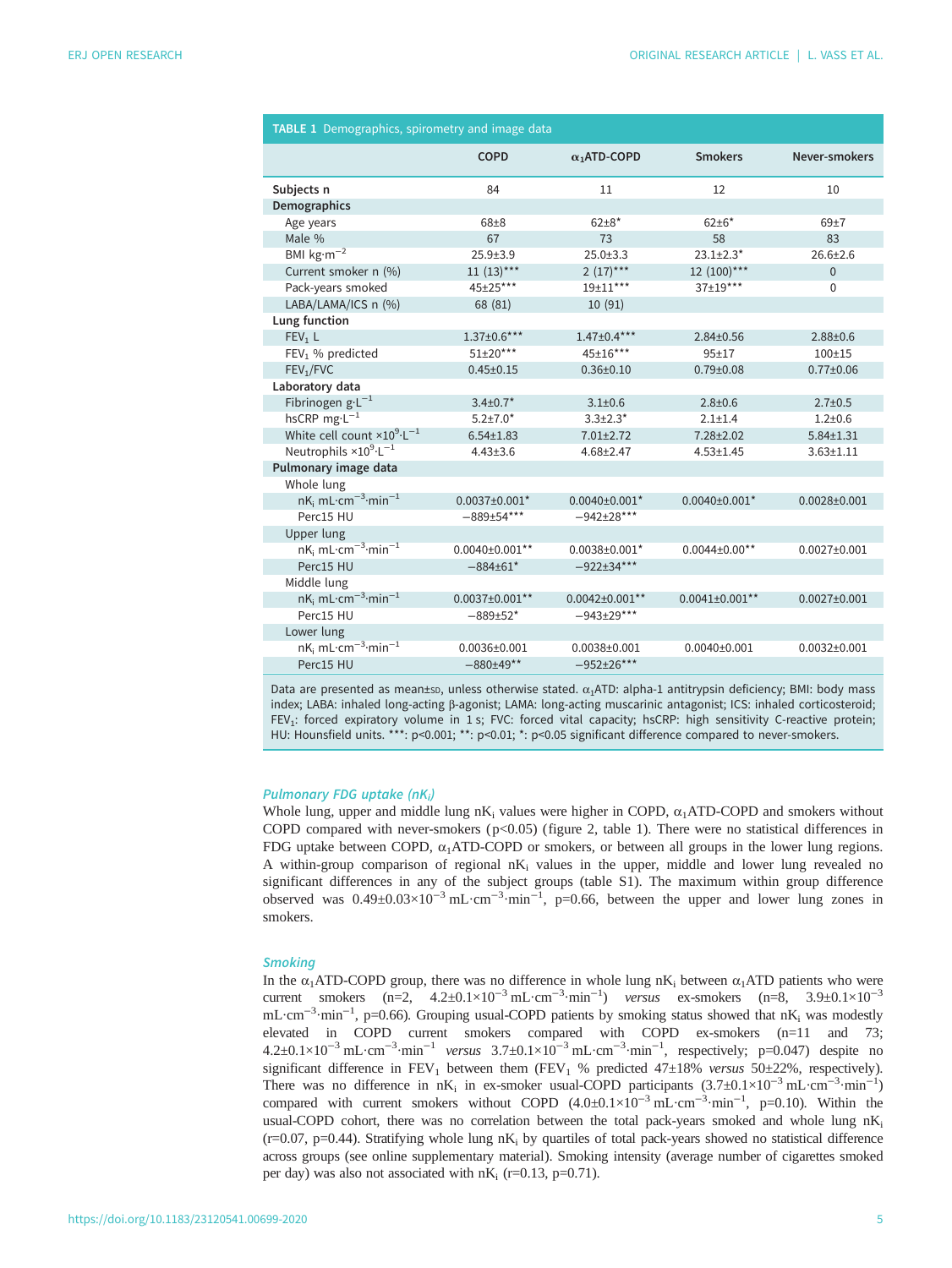<span id="page-5-0"></span>

FIGURE 2 Rate of <sup>18</sup>F-fluorodeoxyglucose uptake measured using nK<sub>i</sub> as a marker of whole lung pulmonary inflammation in COPD groups, smokers and never-smokers. Data are presented as individual values together with median, first and third quartile values (boxes). A statistical difference was observed between COPD patients, alpha-1 antitrypsin deficiency ( $\alpha_1$ ATD) patients and smokers versus never-smokers as a control group.

#### Association with peripheral inflammatory biomarkers and disease severity

In the COPD group, correlation between whole lung  $nK_i$  and plasma fibrinogen (r=0.40, p<0.001),  $log_{10}$ hsCRP (r=0.26, p=0.02), WCC (r=0.24, p=0.03) and neutrophils (r=0.28, p=0.01) were observed (table 2). Upper and middle lung  $nK_i$  also correlated with systemic inflammatory markers ( $p$ <0.05), but not lower lung FDG uptake (table 2). In regression analyses, plasma fibrinogen was associated with whole lung  $nK_i$  independently of confounders including current smoking status,  $FEV_1$  % predicted, neutrophil counts and hsCRP ([table 3\)](#page-6-0). A modest inverse correlation was observed between FEV<sub>1</sub> (% predicted) (r=−0.22, p=0.04) and whole lung nK<sub>i</sub>. However, no correlation was found between nK<sub>i</sub> and 6MWD ( $-0.26$ , p=0.15) or whole lung emphysema assessed as Perc15 (r=−0.10, p=0.42) (table 2). The association of whole lung nK<sub>i</sub> with plasma fibrinogen was also assessed in the whole cohort (r=0.39, p<0.001) [\(figure 3](#page-6-0)).

#### HRCT subtypes

There were 74 evaluable HRCT scans in the COPD cohort. [Table 4](#page-7-0) summarises clinical information stratified by the visual subtypes defined according to Fleischner classification [\[10](#page-11-0)]. The majority of scans were defined as advanced destructive centrilobular emphysema followed by moderate or trace centrilobular emphysema. Three scans were classified as panlobular emphysema but given the small number of scans of this subtype, they were not included in analysis. No scans were characterised as paraseptal emphysema or airways disease as the predominant visual CT pattern or had associated features such as bronchiectasis identified. There were no significant differences in  $nK_i$  values between the sub-classifications of centrilobular emphysema identified [\(table 4\)](#page-7-0).

**TABLE 2** Correlations between rate of  $^{18}$ F-fluorodeoxyglucose uptake classified by lung regions in participants with COPD Variable (x) **Variable (x)** Upper lung Middle lung Lower lung r sig r sig r sig Fibrinogen g·L<sup>−1</sup> 0.42 <0.001 0.38 <0.001 0.16 0.16<br>
Log<sub>1o</sub>hsCRP mg·L<sup>−1</sup> 0.31 0.005 0.31 0.005 0.09 0.41  $Log_{10}$ hsCRP mg·L<sup>-1</sup> 0.31 0.005 0.31 0.005 0.09 0.41<br>White cell count ×10<sup>9</sup>·L<sup>-1</sup> 0.24 0.04 0.25 0.03 0.17 0.14 White cell count  $\times 10^{9} \cdot L^{-1}$  $\cdot$ L<sup>-1</sup> 0.24 0.04 0.25 0.03 0.17 0.14 Neutrophils  $\times 10^{9} \cdot L^{-1}$  $\cdot$ L<sup>-1</sup> 0.31 0.005 0.29 0.009 0.19 0.10 **FEV<sub>1</sub> L**  $\qquad -0.33$  0.003  $-0.18$  0.10 0.02 0.89 FEV1 % predicted −0.26 0.02 −0.16 0.17 −0.04 0.74 6MWD m 0.28 0.01 −0.25 0.03 0.08 0.51

Perc15 score HU −0.35 0.004 −0.11 0.38 −0.04 0.76 Pearson's bivariate test used. Strength of correlation determined by r and significance (sig) by p-value. hsCRP: high sensitivity C-reactive protein, FEV<sub>1</sub>: forced expiratory volume in 1 s; 6MWD: 6-min walking distance.

https://doi.org/10.1183/23120541.00699-2020 6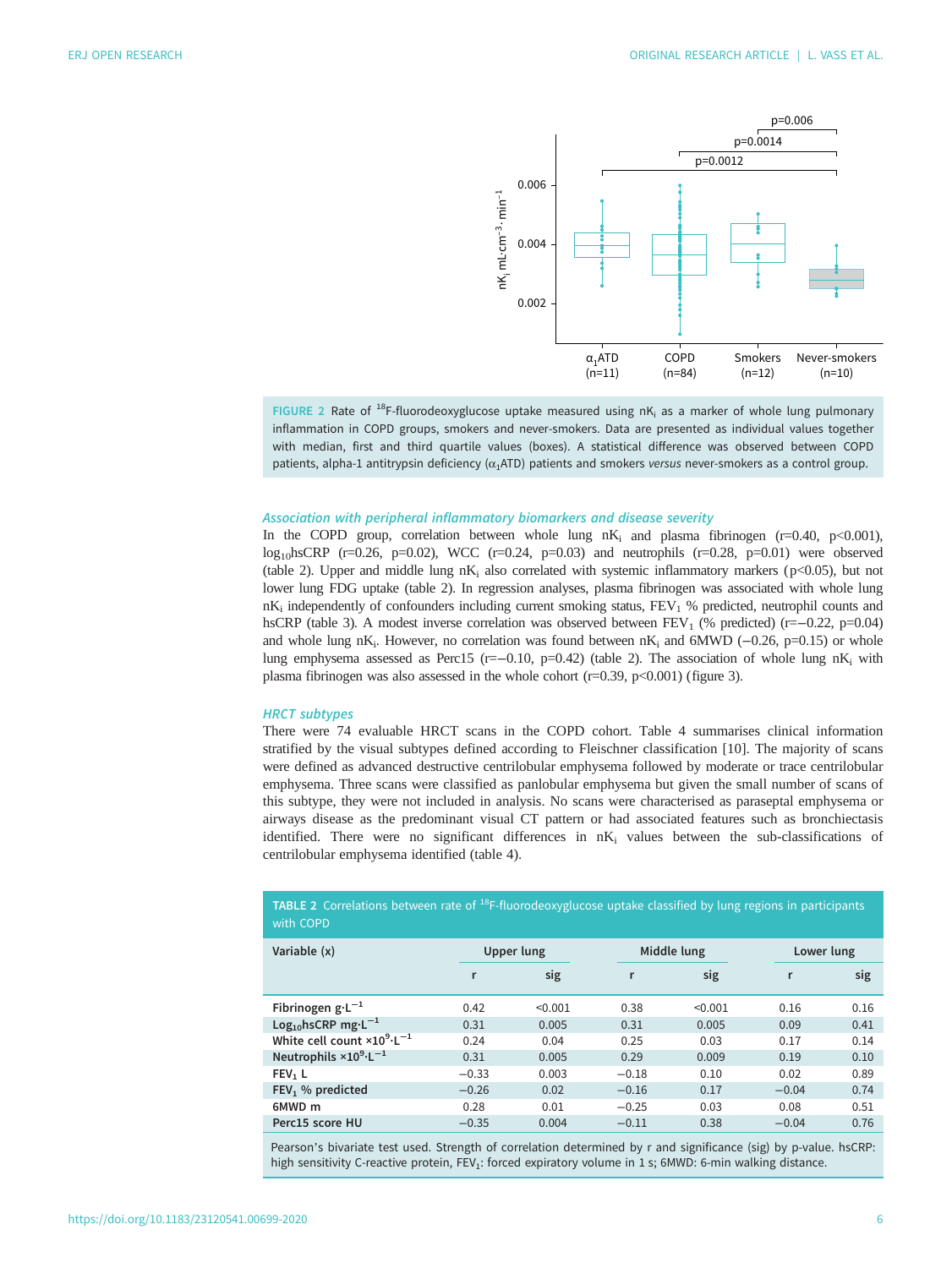<span id="page-6-0"></span>TABLE 3 Variables associated with whole lung pulmonary <sup>18</sup>F-fluorodeoxyglucose uptake in participants with COPD assessed by regression analysis

| Variable (x)                             | Standardised beta coefficient | Coefficient standard error | Significance |
|------------------------------------------|-------------------------------|----------------------------|--------------|
| Fibrinogen $g \cdot L^{-1}$              | 0.30                          | 0.01                       | 0.02         |
| Current smoking (yes/no)                 | 0.20                          | 0.00                       | 0.07         |
| $FEV1$ % predicted                       | $-0.12$                       | 0.00                       | 0.37         |
| Neutrophils $\times 10^{9} \cdot L^{-1}$ | 0.10                          | 0.00                       | 0.41         |
| Log <sub>10</sub> hsCRP mg· $L^{-1}$     | 0.02                          | 0.00                       | 0.90         |

Dependent variable=whole lung <sup>18</sup>F-fluorodeoxyglucose uptake (nK<sub>i</sub>, units mL·cm<sup>-3</sup>·min<sup>-1</sup>). Multivariable model,  $R=0.48$ ,  $R^2=0.23$ , adjusted  $R^2=0.17$ . hsCRP: high sensitivity C-reactive protein, FEV<sub>1</sub>: forced expiratory volume in 1 s.

#### **Repeatability**

We assessed repeatability of FDG PET, using data from the placebo arm of the EVOLUTION clinical trial, in COPD patients who had a follow-up scan available ( $n=32$ ). The mean percentage difference in  $nK_i$ between the baseline and follow-up was 3.2% and the within subject coefficient of variability was 7.7% (see [figure 4](#page-7-0) for the Bland–Altman plot), which is similar to previously reported values using FDG [[17\]](#page-11-0) and other tracers [[18\]](#page-11-0). For further context of the between group differences observed, the mean percentage difference in nK<sub>i</sub> between never-smoking controls and COPD patients was +32% (2.8±0.1×10<sup>-3</sup> versus 3.7±0.1×10<sup>-3</sup> mL·cm<sup>-3</sup>·min<sup>-1</sup>). 10 COPD patients who had an exacerbation between the baseline and follow-up scan, exhibited a slight increase in whole lung FDG uptake at the follow-up scan (baseline nK<sub>i</sub>=3.6±0.1×10<sup>-3</sup> mL·cm<sup>-3</sup>·min<sup>-1</sup>; follow-up nK<sub>i</sub>=4.1±0.1×10<sup>-3</sup> mL·cm<sup>-3</sup>·min<sup>-1</sup>, p=0.05), despite the fact study participants had to be exacerbation free for 1 month prior to the follow-up scan. 22 patients who did not experience an exacerbation had a baseline nK<sub>i</sub>=3.8±0.1×10<sup>-3</sup> mL·cm<sup>-3</sup>·min<sup>-1</sup> and follow-up scan of nK<sub>i</sub>=3.7±0.1×10<sup>-3</sup> mL·cm<sup>-3</sup>·min<sup>-1</sup>, p=0.5 [\(figure 5](#page-8-0)).

## **Discussion**

This study sought to extend knowledge from prior small studies to evaluate whether FDG PET/CT is useful as a noninvasive tool to quantify pulmonary inflammation associated with COPD [\[8, 9](#page-11-0)]. We found that pulmonary FDG uptake measured by  $nK_i$ , as a surrogate marker of pulmonary inflammation, was



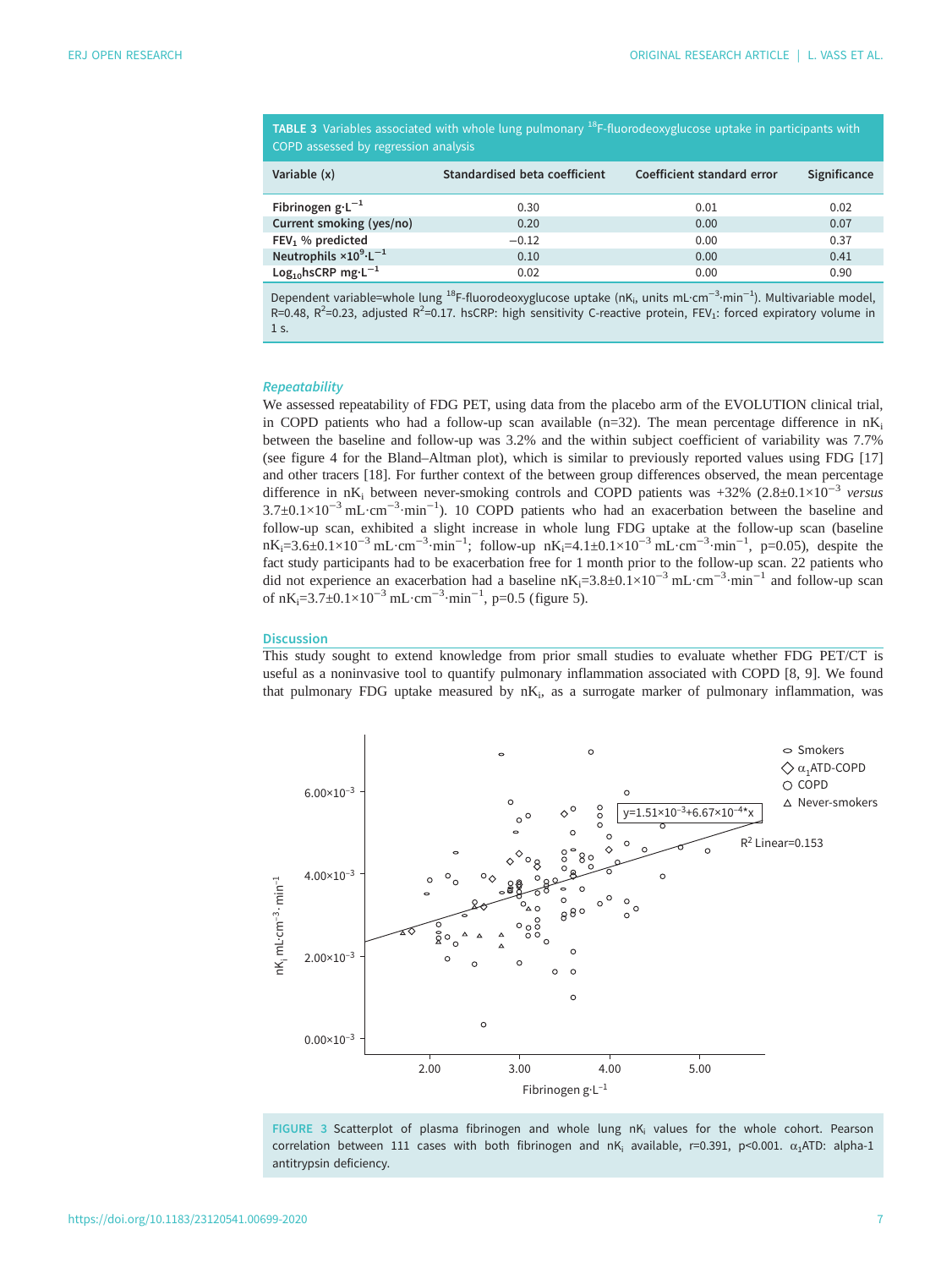<span id="page-7-0"></span>

| <b>TABLE 4</b> Clinical and imaging measurements for COPD subtypes defined by computed tomography <sup>#</sup> |               |                 |              |                |               |                      |  |  |
|----------------------------------------------------------------------------------------------------------------|---------------|-----------------|--------------|----------------|---------------|----------------------|--|--|
|                                                                                                                | <b>ADE</b>    | Confluent       | Moderate     | Mild           | Trace         | p-value <sup>"</sup> |  |  |
| Subjects n (%)                                                                                                 | 22 (30%)      | 9(12%)          | 10 (14%)     | 15 (20%)       | 15 (20%)      |                      |  |  |
| FEV <sub>1</sub> L                                                                                             | $0.99 + 0.30$ | $1.05 \pm 0.46$ | $1.5 + 0.73$ | $1.4 \pm 0.46$ | $1.8 + 0.52$  | < 0.001              |  |  |
| <b>FVC L</b>                                                                                                   | $3.1 + 0.78$  | $3.1 + 0.70$    | $3.0 + 1.2$  | $2.7 + 0.75$   | $3.1 + 0.74$  | N <sub>S</sub>       |  |  |
| Smoker %                                                                                                       | 10            | 11              | 20           | 11             | 7             |                      |  |  |
| <b>Smoking years</b>                                                                                           | $42 + 6$      | $44 + 13$       | $39+12$      | $35+11$        | $35+13$       | N <sub>S</sub>       |  |  |
| 6MWD m                                                                                                         | $343 + 104$   | $335+145$       | $375 + 98$   | $377 + 81$     | $478 + 115$   | < 0.05               |  |  |
| Perc15 HU                                                                                                      | $-949+41$     | $-918+18$       | $-890+35$    | $-865+24$      | $-833+32$     | < 0.001              |  |  |
| $nK_i$ ×10 <sup>-3</sup> mL·cm <sup>-3</sup> ·min <sup>-1</sup>                                                | $4.0 + 1.1$   | $4.0 + 1.1$     | $3.9 + 1.1$  | $3.5 + 1.1$    | $3.5 \pm 0.9$ | N <sub>S</sub>       |  |  |

Data are presented as mean±sp, unless otherwise stated. ADE: advanced destructive emphysema; FEV<sub>1</sub>: forced expiratory volume in 1 s; FVC: forced vital capacity; 6MWD: 6-min walking distance; Ns: nonsignificant. <sup>#</sup>: only centrilobular emphysema subtypes are analysed; n=74 high-resolution computed tomography COPD scans analysed, three (4%) scans were panlobular emphysema so were not included in analysis; no scans were identified as paraseptal emphysema, airway disease or associated features noted. <sup>4</sup>: overall comparison across five subtypes.

increased in both COPD and  $\alpha_1$ ATD-COPD individuals and in smokers with unobstructed spirometry when compared with never-smokers, but there was no difference in FDG uptake between COPD,  $\alpha_1$ ATD-COPD or smokers without COPD. Furthermore, COPD individuals who were current smokers had increased inflammation compared with COPD ex-smokers. Additional findings of this study are the modest associations between pulmonary FDG uptake (especially in the upper lung regions) and peripheral inflammatory markers in COPD individuals and the finding that FDG PET/CT imaging provides a reproducible, stable signal of FDG uptake, measured by  $nK_i$ , over 4 months follow-up in COPD patients. A crude comparison of +32% percentage mean difference between groups compared with a 3.2% repeatability difference, shows it is of a magnitude 10 times higher. This supports the validity of our between-subject findings. Given these differences in  $nK<sub>i</sub>$  were observed despite the widespread use of inhaled corticosteroids in COPD patients, is also encouraging for the utility of this imaging modality to evaluate pulmonary inflammation.

We observed increased nK<sub>i</sub> in  $\alpha_1$ ATD-COPD patients versus never-smokers in this study, in contrast to findings reported by SUBRAMANIAN et al. [[9](#page-11-0)] who observed no difference between these two groups. Our results are consistent with understanding of the inflammatory pathological pathways underlying  $\alpha_1$ ATD, and highlight the high inflammatory burden of this condition, besides its well-recognised protease–antiprotease imbalance [\[19](#page-11-0), [20](#page-11-0)]. Variation in scan acquisition protocol (for example SUBRAMANIAN et al. [\[9\]](#page-11-0) administered a lower FDG dose than used in this study) may well account for the differences in data observed between studies.



FIGURE 4 Bland-Altman plot of the rate of  $^{18}$ F-fluorodeoxyglucose (FDG) uptake (nK<sub>i</sub>). These data were obtained from the baseline and follow-up FDG scans of COPD participants in the placebo arm. The interval between scans was ∼4 months. Horizontal lines show the mean difference and upper and lower limits (±1.96 standard deviation) of the mean difference between paired baseline and 4-month values.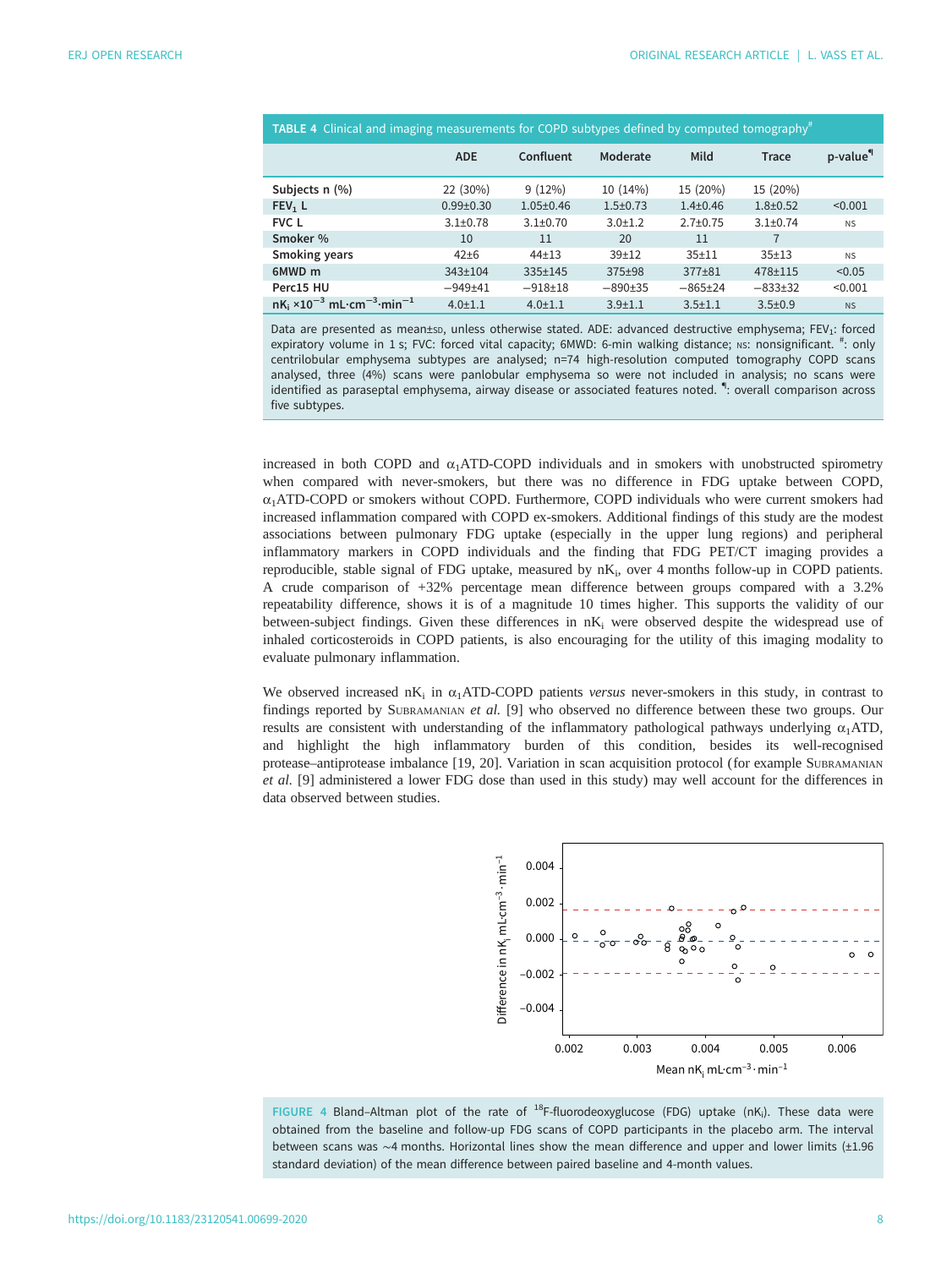<span id="page-8-0"></span>

FIGURE 5 a) nK<sub>i</sub> values at baseline and 4 months for participants without an exacerbation in between these time-points (n=22). b) nK<sub>i</sub> values at baseline and 4 months for participants that experienced an exacerbation  $(n=10)$ .

The current study included current smokers with spirometry in the normal predicted range. As far as we are aware, this is the first prospective pulmonary FDG PET/CT study in current smokers, although animal studies have demonstrated the pulmonary inflammatory effects of smoking using FDG PET/CT [[21\]](#page-11-0). A previous study of PET imaging with  $^{11}$ C-carbon monoxide-labelled erythrocytes, found that smokers had increased pulmonary extravascular tissue density in comparison to never-smokers [\[22](#page-11-0)]. A possible explanation suggested by the authors was that chronic pulmonary inflammation in smokers accounted for increased density, and this may outweigh any offsetting tissue loss due to emphysema that may be expected in smokers [[20\]](#page-11-0). This is an important consideration in interpreting tissue density measurements within COPD patients and also in comparison to smokers without COPD and lends support to our study findings. We observed that smokers with normal spirometry values, had similar FDG uptake values compared with COPD patients and COPD individuals who were current smokers had higher FDG uptake than COPD ex-smokers. Although we observed no relationship with total pack-years smoked or smoking intensity, determined by number smoked per day, current smoking seems to be associated with higher FDG uptake determined by  $nK_i$ . This suggests that smoking induces significant pulmonary inflammation and supports the pathophysiological concept that the initiator of COPD is an inflammatory response to noxious inhaled stimuli [[3](#page-10-0)]. In this study, we evaluated tobacco smoking although the effects of other air pollutants may be predicted to be similar. Further, our study highlights the importance of smoking cessation as an extremely critical public health need, given smokers without COPD had similar pulmonary FDG uptake values to COPD patients.

We noted regional differences in FDG uptake across subject groups, with higher  $nK_i$  values in upper and middle lung regions in both COPD and  $\alpha_1$ ATD-COPD patients as well as smokers without COPD compared with these lung regions in never-smokers. This is consistent with previously reported results [\[9\]](#page-11-0), which showed a upper lung regional predilection for FDG uptake that correlated with COPD disease severity. There was no difference in  $nK_i$  values in the lower lung across participant groups and we speculate that this was due to the motion of the diaphragm during the free-breathing acquisition of PET data. A further point of consideration is that emphysema predominantly affects the upper lobes; therefore, perhaps the number of patients with lower zone changes related to pulmonary inflammation, evaluated by  $nK_i$ , was too small to elicit differences across groups. Moreover, we observed no difference in  $nK_i$  values across lung regions within groups, if any regional differences within the lungs of individuals within a group exist, they may be too subtle to detect with this technique. We also evaluated the effect of gravity on pulmonary FDG uptake in the study by determing nK<sub>i</sub> values stratified by anterior and posterior distribution (data not shown) and observed no significant differences between them. Similarly, this may be because the technique is not sensitive enough to detect differences in blood flow due to gravity. However, nK<sub>i</sub> values were averaged across the anterior-posterior direction to limit any potential effect.

We found modest correlations in COPD participants between  $nK_i$  and peripheral inflammation markers. Given that we previously found no strong associations between systemic inflammation measures and vascular inflammation assessed by FDG PET/CT in the same cohort [[7](#page-11-0)], these data support the hypothesis that increased systemic inflammatory markers in COPD patients likely derive from the lung. Plasma fibrinogen in particular had an independent association with  $nK_i$ , and interestingly, in vitro studies suggest the pulmonary epithelium can be an extrahepatic source of fibrinogen in response to local inflammatory mediators [\[23](#page-11-0), [24\]](#page-11-0). These data further support the relevance of plasma fibrinogen as a US Food and Drug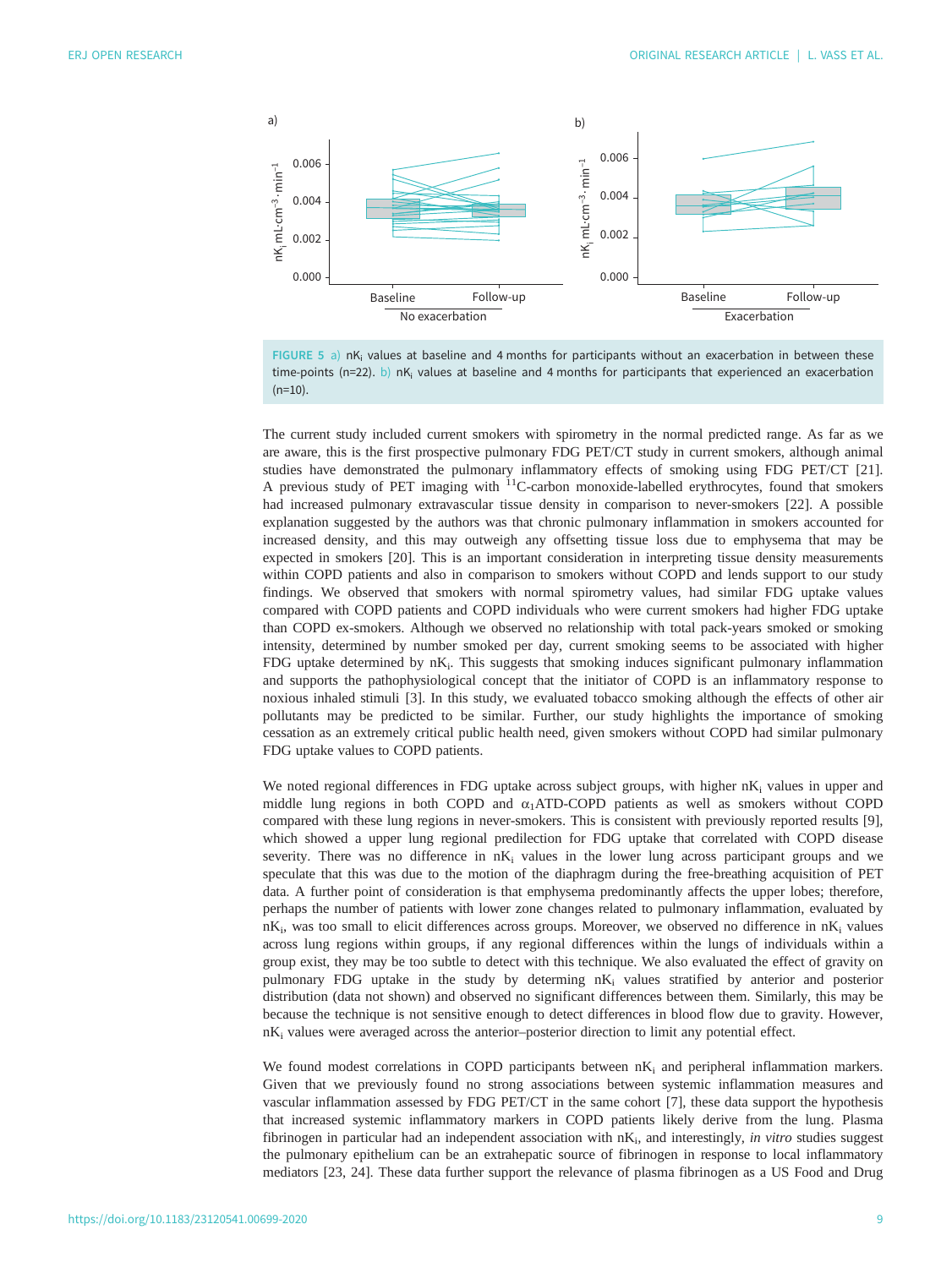Administration and European Medicines Agency qualified drug development tool assessing risk for exacerbation and mortality in COPD [[25\]](#page-11-0). Direct assessment of pulmonary inflammation via bronchoalveolar lavage or tissue biopsies may have yielded stronger correlations with pulmonary FDG uptake, although the invasive nature of these techniques, the patient-related challenges of such invasive techniques to repeatability in an interventional drug study, and probable need for spatial consideration of where to sample from within the lungs are caveats to this consideration. Another interesting finding of our study, which demonstrates the potential of FDG PET as a drug development tool sensitive to a change in COPD disease activity, was increased  $nK_i$  in participants who had an exacerbation between the baseline and follow-up scan. This was evident despite a minimum 1-month period without exacerbation prior to the follow-up scan. Our data suggest a potential role for FDG PET as a noninvasive tool to demonstrate response to novel anti-inflammatory therapy as proof of concept in COPD experimental studies and in other pulmonary diseases, such as pulmonary fibrosis [[26\]](#page-11-0). In-depth evaluation of FDG PET/CT to evaluation pulmonary inflammation in comparison to other biomarkers is more far-reaching than this discussion permits, and each research technique or biomarker has its own benefits and limitations. However, for context, in a very large cohort of COPD patients sputum eosinophils, a marker of specifically eosinophilic airway inflammation, showed differences in spirometry and some lung regions' CT parameters between stratified levels of this biomarker, whereas peripheral eosinophils had little association with these markers of COPD severity. As far as we are aware, no study has compared sputum eosinophils in smokers without COPD versus COPD patients [[27\]](#page-11-0).

99mTc-DPTA (technetium-99m-diethylenetriaminepentaacetic acid) is an imaging biomarker that has been used to assess epithelial permeability and similarly showed significant differences in COPD patients and smokers without COPD versus controls [\[28](#page-11-0)].

Our large dataset of COPD participants with HRCT and FDG PET/CT data also enabled stratification of FDG uptake values by visual subtypes of CT imaging, which has not been evaluated before. The majority of scans had a centrilobular predominant pattern with advanced destructive emphysema and no scans were classified as predominant airway disease. We did not observe any differences in FDG uptake across the CT-defined subtypes of COPD observed in this study, which is probably to be expected given that although a large FDG PET/CT study, the HRCT scans are predominantly of the same visual subtype or phenotype (i.e. centrilobular emphysema). Previous studies have found that CT-defined COPD subtypes exhibit differences in mortality and disease progression [[29, 30](#page-11-0)]. Although there was an indication that severe forms of centrilobular emphysema had higher  $nK_i$  values than milder forms, the FDG signal may have been affected by differences in air and pulmonary blood volume between these different severities of emphysema. Further study of the relationship between CT classification and FDG uptake in patients with defined phenotypes of airways disease versus emphysema may be helpful. HRCT scans were not performed in smokers without COPD, but this may have enabled exploration of FDG uptake with visual CT subtypes in this group compared with COPD patients.

The strengths of this study include the large COPD group, which enabled robust evaluation of associations with inflammatory markers and the ability to assess the reproducibility of the technique, which is similar to previously reported values using FDG [\[17](#page-11-0)] and other tracers [\[18](#page-11-0)], and is reassuring for future research studies in COPD patients. Nevertheless, there were limitations. Smoking status was self-reported and  $\alpha_1$ ATD-COPD patients were studied at one centre only. CT attenuation-correction scans were acquired under free breathing, which may lead to inaccuracies when quantifying PET data. FDG PET scans were analysed using the Patlak graphical approach, which has been shown to be influenced by blood and air volume [\[31](#page-11-0)], future work will be required to determine the most accurate PET measure of inflammation. Indeed, standardised uptake value (SUV), which is a measure of FDG uptake often used in clinical practice, is highly influenced by blood and air volume [[7](#page-11-0)]. Normalised Patlak analysis is the most widely established method to measure pulmonary FDG uptake in research studies because it uses dynamic data rather than a single time-point and is therefore generally considered more accurate than SUV. A further point of consideration is that exposure to ionising radiation will limit widespread use of FDG PET/CT imaging in clinical trials requiring measurement of inflammation at multiple time-points.

In summary, patients with COPD,  $\alpha_1$ ATD-COPD and current smokers without COPD have increased levels of pulmonary FDG uptake quantified by  $nK_i$  from FDG PET/CT imaging compared with never-smokers.  $nK_i$  as a surrogate marker of pulmonary inflammation is a stable and reproducible parameter at 4 months in COPD patients, is associated with current smoking, has modest correlations with peripheral systemic inflammatory markers including plasma fibrinogen and may reflect COPD disease activity defined by exacerbations. Further work is needed to elucidate reasons for regional differences in FDG uptake across subject groups and determine if meaningful COPD phenotypes can be defined by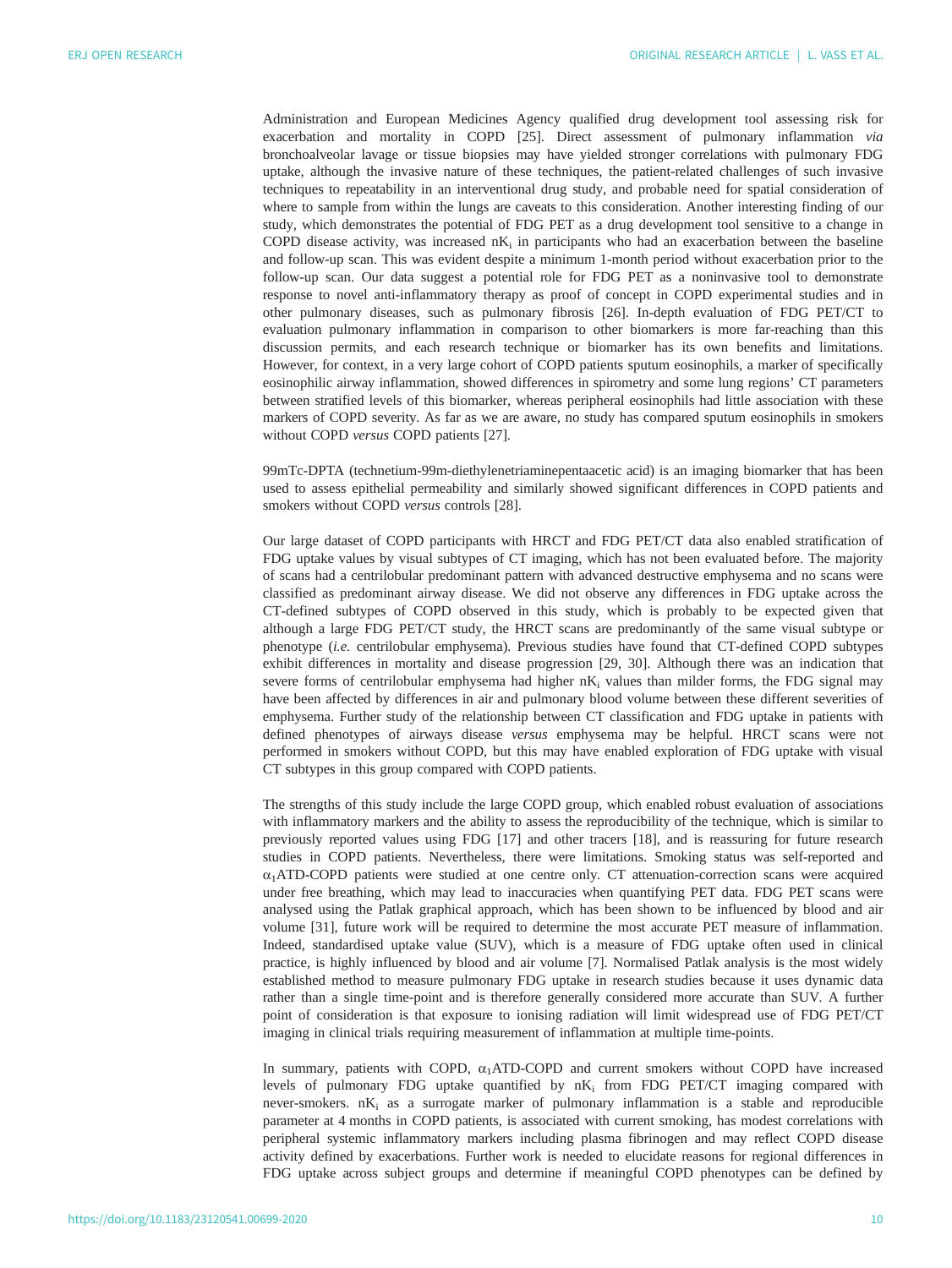<span id="page-10-0"></span>FDG PET, although exposure to ionising radiation will limit the study sample size of such studies. This study supports advancing research into pulmonary FDG PET as a noninvasive tool to evaluate visualisation and quantification of pulmonary inflammation in modest size, precision medicine experimental studies.

Acknowledgements: We would like to thank all participants who took part in this study. We would also like to thank the staff at the National Institute for Health Research (NIHR) Respiratory Biomedical Research Unit and NHS laboratory at the Royal Brompton and Harefield NHS Foundation Trust and Imperial College, and the NIHR Comprehensive Biomedical Research Centre and Blood Sciences laboratory at Cambridge University Hospitals NHS Foundation Trust for their help with conducting this work. We would also like to thank the staff at the PET unit at Cambridge University Hospitals NHS Foundation Trust and Imanova Ltd, Hammersmith.

Data availability: Data available from the authors upon request.

Author contributions: I.B. Wilkinson, M.I. Polkey, R. Tal-Singer, J. Cheriyan, J.R. Cockcroft, D.A. Lomas, C.M. McEniery, M. Fisk and D. Mohan contributed to the conception and design of the study. M. Fisk, D. Mohan, J. Cheriyan, J. Fuld, I.B. Wilkinson, M.I. Polkey, N.S. Hopkinson and K.M. Mäki-Petäjä contributed to the acquisition of data. L. Vass, M. Fisk, D. Mohan, J. Forman, J.R. Cockcroft, C.M. McEniery, K.M. Mäki-Petäjä, A. Oseni and A. Devaraj contributed to data analysis. All authors contributed to interpretation of the data of the work, drafting and revising the manuscript and have approved the final version for publication. All authors are accountable for all aspects of the work performed.

Conflict of interest: L. Vass reports a PhD studentship grant from GlaxoSmithKline during the conduct of the study. M. Fisk has nothing to disclose. J. Cheriyan reports grants from GlaxoSmithKline (GSK) during the conduct of the study and as a Cambridge University Hospital National Health Service (NHS) Trust employee was obligated to spend 50% of his NHS time to do clinical trial work for GSK. However, he received no employee benefits from GSK. The payment for this time was made directly by GSK to Cambridge University Hospitals NHS Trust. D. Mohan is an employee of and shareholder in GSK. J. Forman has nothing to disclose. A. Oseni has nothing to disclose. A. Devaraj has nothing to disclose. K.M. Mäki-Petäjä has nothing to disclose. C.M. McEniery has nothing to disclose. J. Fuld has nothing to disclose. N.S. Hopkinson has nothing to disclose. D.A. Lomas reports grants, personal fees and nonfinancial support from GlaxoSmithKline, during the conduct of the study; and personal fees and grants from GlaxoSmithKline, and personal fees from Griffols, outside the submitted work. J.R. Cockcroft received a grant from GSK outside this submitted work. R. Tal-Singer was an employee and shareholder of GSK during the conduct of the study, and has received personal fees from Immunomet, Vocalis Health and Ena Respiratory. M.I. Polkey reports personal fees for an advisory board on this topic from GSK and grants from Innovate UK paid to his institution to conduct this work, during the conduct of the study. I.B. Wilkinson received a grant from Innovate UK and an educational imaging award from GSK during the conduct of the study.

Support statement: This study was jointly sponsored by the University of Cambridge and Cambridge University Hospitals NHS Foundation Trust and was funded by a grant from Innovate UK (UK Technology Strategy Board) as a component study of the ERICA (Evaluation of the Role of Inflammation in Chronic Airways Disease) Collaboration, which includes academic and industry partners. GSK, a consortium partner, made contributions towards study management and provided study medication. This work was partly undertaken at the NIHR Respiratory Biomedical Research Unit at the Royal Brompton and Harefield NHS Foundation Trust and Imperial College. The views expressed in this publication are those of the authors and not necessarily those of the NHS, the NIHR or the Department of Health and Social Care. J. Cheriyan acknowledges funding support from the NIHR Cambridge Biomedical Research Centre (BRC-1215-20014). D.A. Lomas is supported by the NIHR UCLH Biomedical Research Centre and is an NIHR Senior Investigator.

#### **References**

- 1 Soriano JB, Polverino F, Cosio BG. What is early COPD and why is it important? Eur Respir J 2018; 52: 1801448.
- 2 Wang Y, Xu J, Meng Y, et al. Role of inflammatory cells in airway remodeling in COPD. Int J Chron Obstruct Pulmon Dis 2018; 13: 3341–3348.
- 3 Barnes PJ. Cellular and molecular mechanisms of chronic obstructive pulmonary disease. Clin Chest Med 2014; 35: 71–86.
- 4 Jones PW, Agusti AGN. Outcomes and markers in the assessment of chronic obstructive pulmonary disease. Eur Respir J 2006; 27: 822–832.
- 5 Hoesterey D, Das N, Janssens W, et al. Spirometric indices of early airflow impairment in individuals at risk of developing COPD: spirometry beyond FEV1/FVC. Respir Med 2019; 156: 58–68.